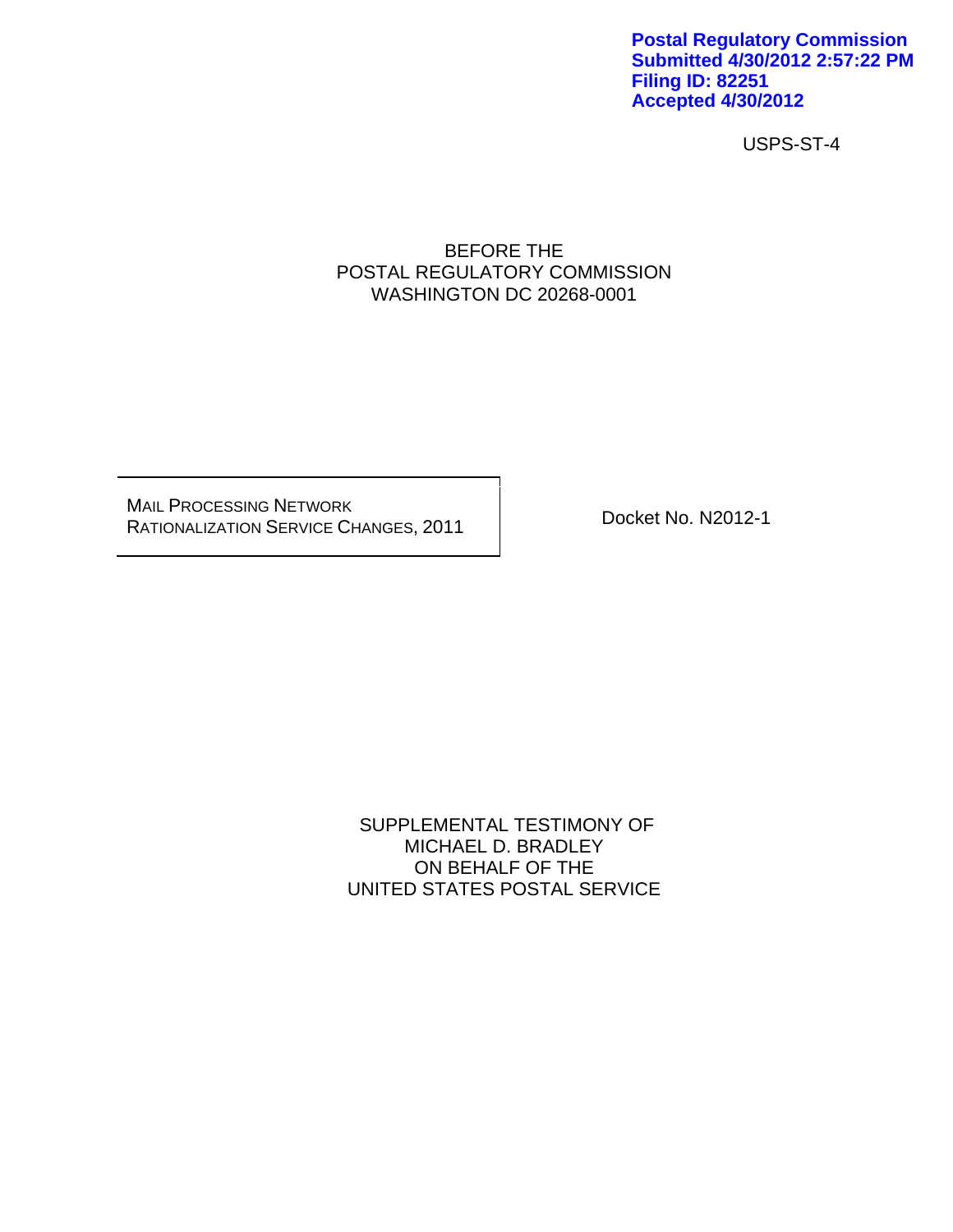# **TABLE OF CONTENTS**

| $\overline{\phantom{a}}$ | REVISED MAIL PROCESSING LABOR COST CHANGES ARISING |                                                          |  |  |  |
|--------------------------|----------------------------------------------------|----------------------------------------------------------|--|--|--|
|                          | А.                                                 |                                                          |  |  |  |
|                          | B.                                                 |                                                          |  |  |  |
|                          | C.                                                 |                                                          |  |  |  |
|                          | D.                                                 |                                                          |  |  |  |
|                          | Ε.                                                 |                                                          |  |  |  |
|                          | F.                                                 |                                                          |  |  |  |
|                          | G.                                                 |                                                          |  |  |  |
| II.                      |                                                    | REVISED TRANSPORTATION COST CHANGES ARISING FROM THE     |  |  |  |
|                          | А.                                                 | Revision in Cost Changes in Plant-to-Plant Highway       |  |  |  |
|                          | <b>B.</b>                                          | Revision in Cost Changes in Plant-to-Post Office Highway |  |  |  |
| III.                     |                                                    | THE REVISED OVER OVERALL CHANGE IN COST  15              |  |  |  |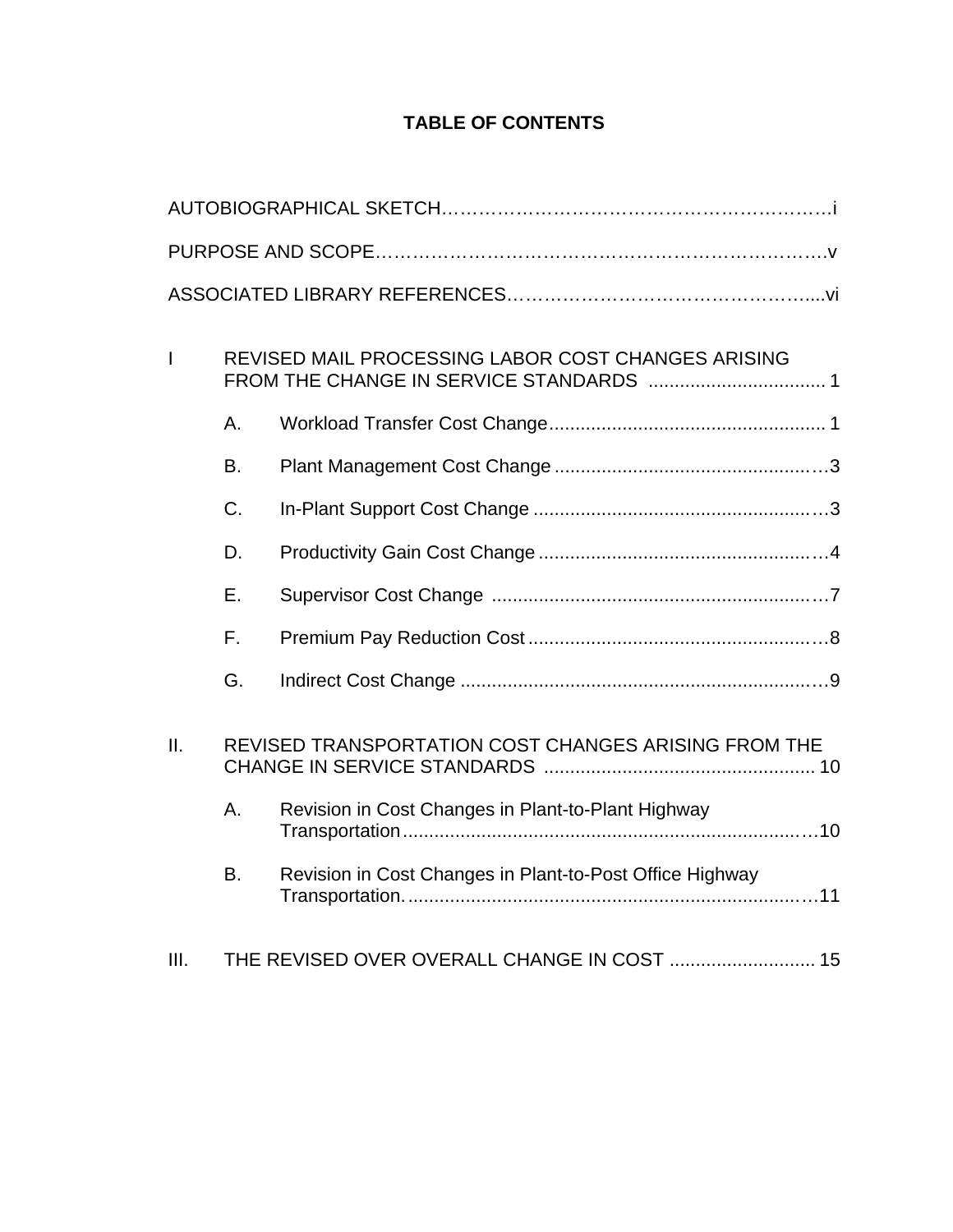| 1<br>$\overline{2}$<br>3<br>4 | <b>PURPOSE AND SCOPE</b>                                                         |
|-------------------------------|----------------------------------------------------------------------------------|
| 5<br>$6\phantom{1}6$          | The Postal Service revised its determination of which facilities would be        |
| $\overline{7}$                | active and inactive in the realigned network. This revised determination         |
| 8                             | necessitates an associated revision in the estimated cost changes in a number of |
| 9                             | areas. The purpose of this supplemental testimony is to present revised          |
| 10                            | estimates of the changes in cost that are caused by the proposed change in       |
| 11                            | service standards.                                                               |
| 12 <sup>2</sup>               | I present revisions in the areas of mail processing labor cost and               |
| 13                            | transportation cost, as well as the revised overall change in cost.              |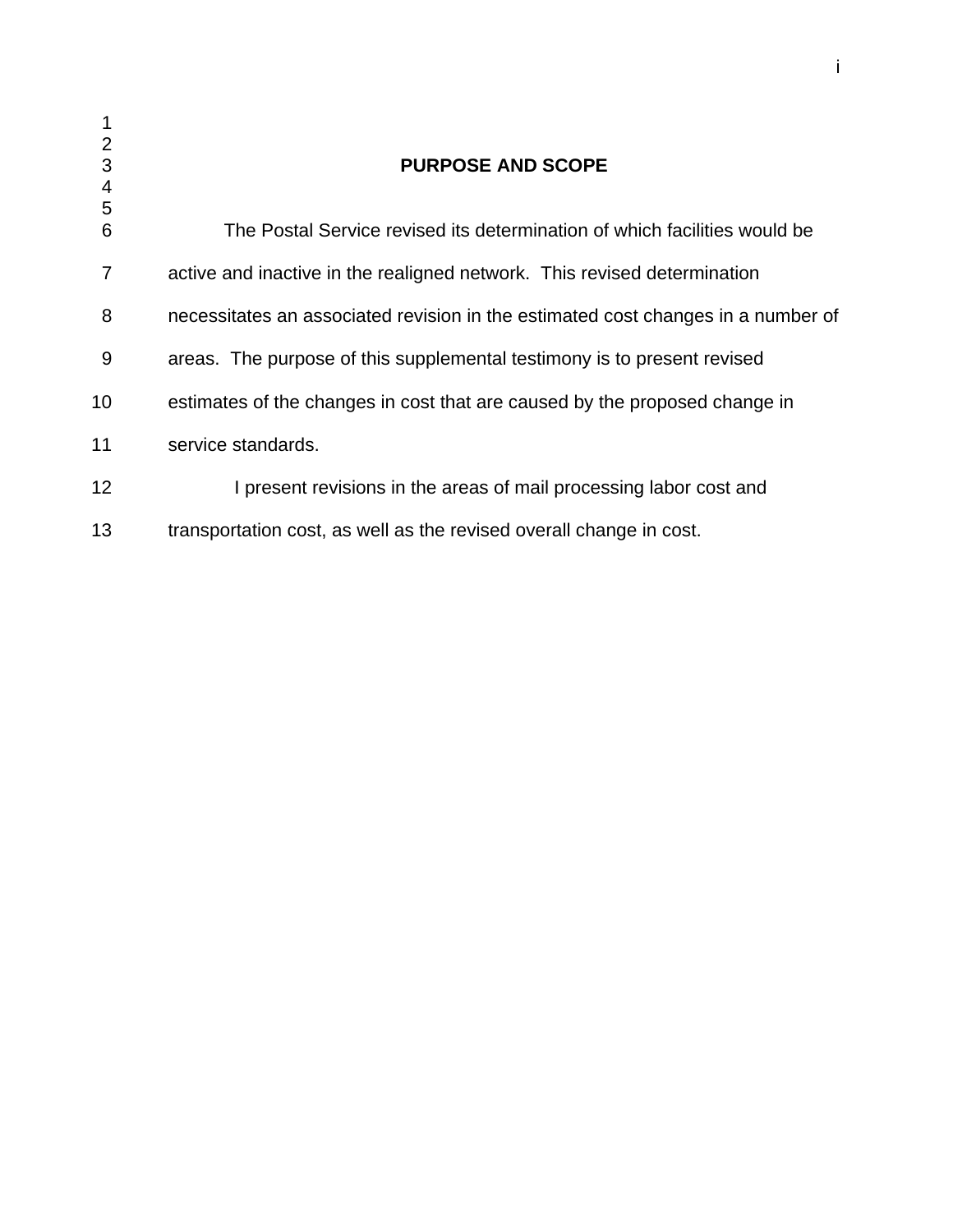| 3              |                      | <b>ASSOCIATED LIBRARY REFERENCES</b>                                  |
|----------------|----------------------|-----------------------------------------------------------------------|
| 4              |                      |                                                                       |
| 5              |                      | I am sponsoring the following Library References which are associated |
| 6              | with this testimony: |                                                                       |
| 8<br>9<br>10   | USPS-LR-N2012-1/92   | <b>Revised Mail Processing Labor Cost Savings</b>                     |
| 11<br>12<br>13 | USPS-LR-N2012-1/93   | <b>Revised Highway Transportation Cost Changes</b>                    |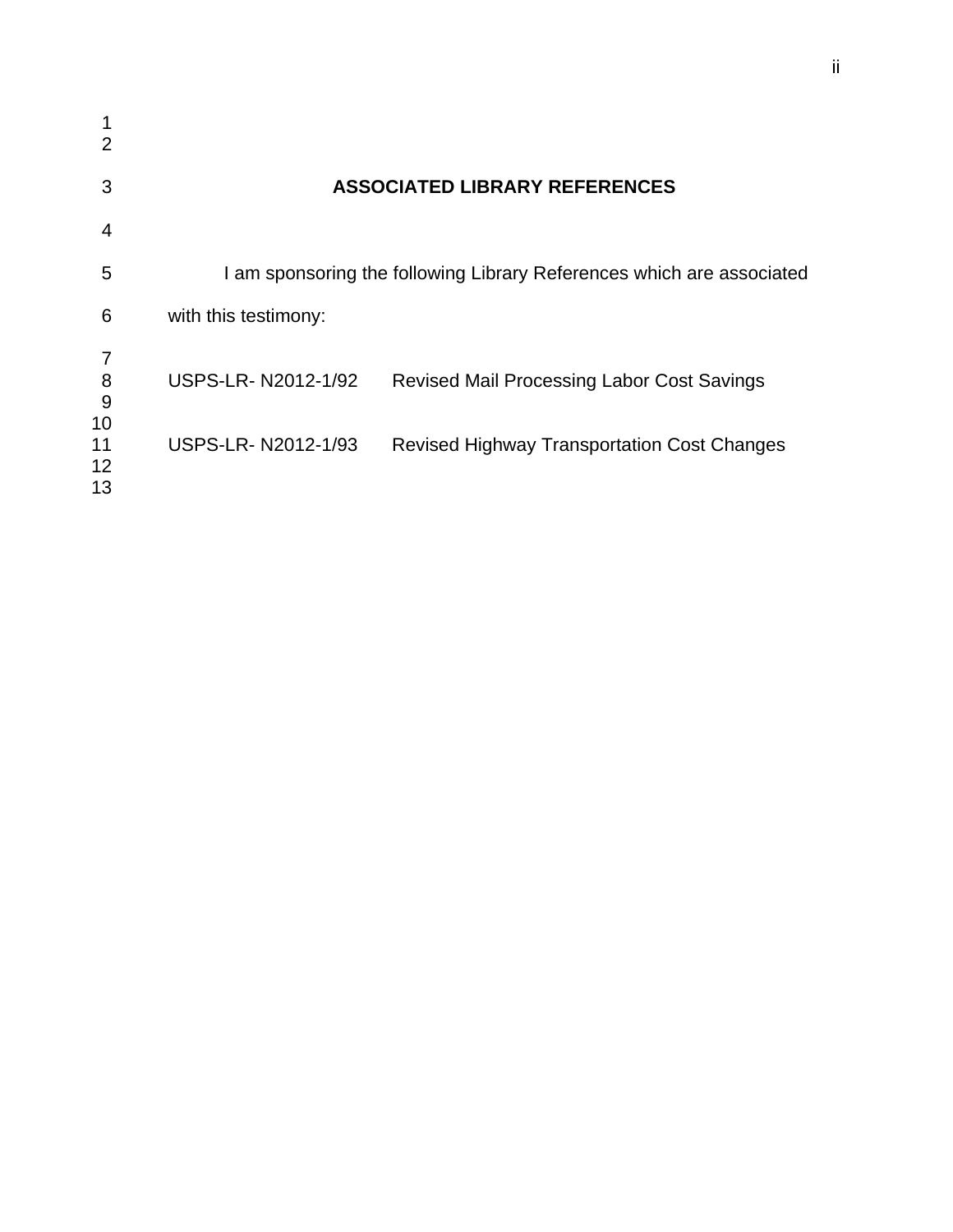4

# 2 **I. REVISED MAIL PROCESSING LABOR COST CHANGES ARISING**  3 **FROM A CHANGE IN SERVICE STANDARDS**

5 The Postal Service's revision of its realigned network structure 6 necessitates revisiting the estimated cost savings from the proposed new service 7 standards and the resulting network realignment. The Postal Service has 8 determined that it will close fewer facilities than it originally anticipated and that 9 change will potentially influence the various areas of mail processing labor cost 10  $\,$  savings.<sup>1</sup> This part of my testimony describes how each of the cost savings 11 areas is influenced by the change in facility designation and presents the revised 12 cost changes.

 $\overline{a}$ 

# 13 **A. Workload Transfer Cost Change**

14 As explained in my direct testimony, workload transfer cost savings arise from the reduction in institutional cost caused by the consolidation of operations.<sup>2</sup> 16 It depends upon the number of sites identified as inactive and is thus affected by 17 the revision of network structure. The revised workload transfer cost savings are 18 calculated by using the revised list of inactive MODS facilities to compute, using 19 the same methodology as in my direct testimony, the institutional costs in the 20 relevant mail proceeding operations for the new list of inactive sites. The revised 21 workload transfer cost savings are presented in Table 1. As expected, they are 22 smaller than the previously estimated workload transfer cost savings.

 $1$  The revised facility determinations are presented in USPS-LR-N2012-1/82.

<sup>&</sup>lt;sup>2</sup> See "Direct Testimony Michael D. Bradley on Behalf of the United States Postal Service," Docket No. N2012-1,USPS-T-10, at 5.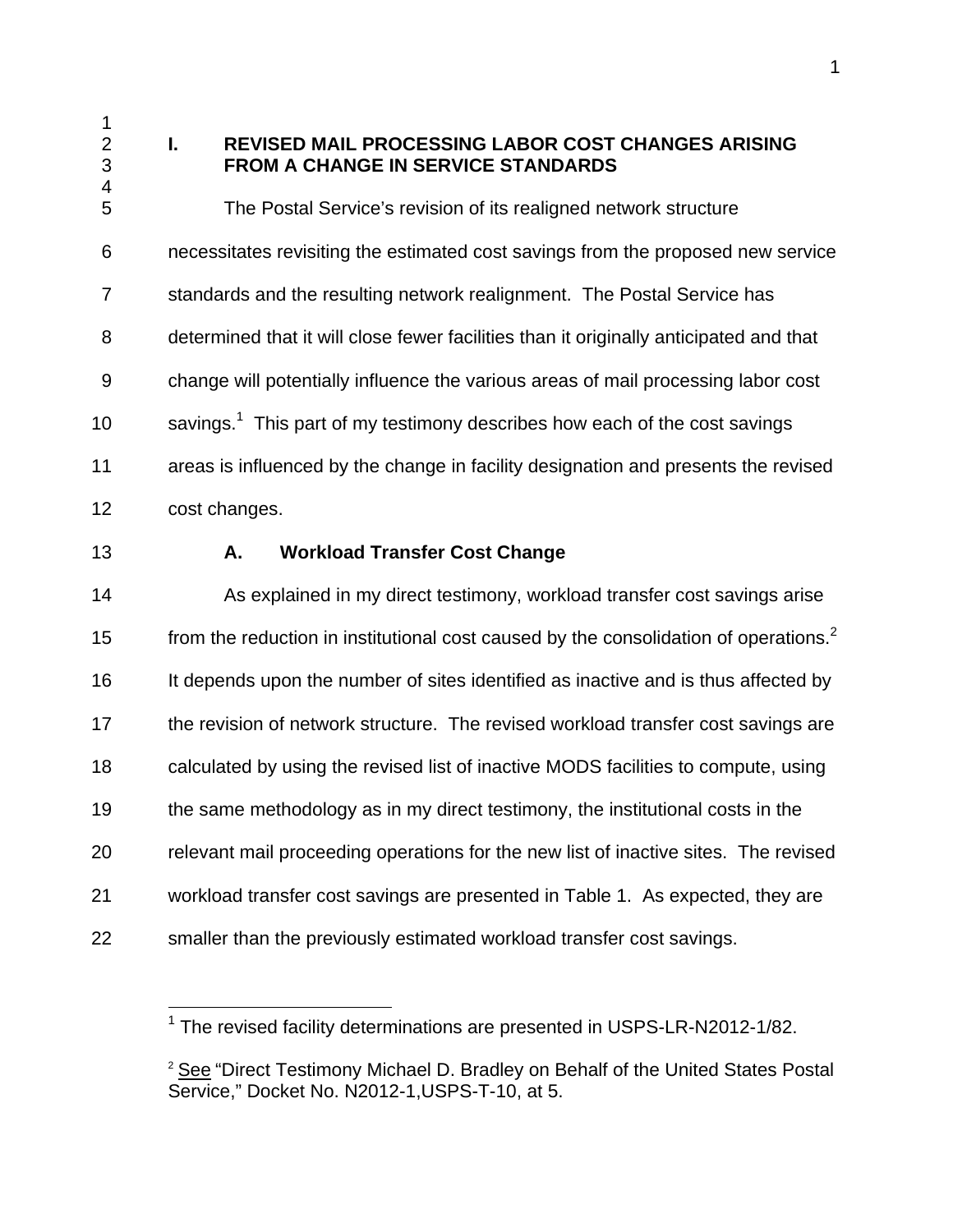| Table 1                            |                  |                                            |                     |             |               |                       |              |                      |
|------------------------------------|------------------|--------------------------------------------|---------------------|-------------|---------------|-----------------------|--------------|----------------------|
|                                    |                  | Revised Cost Saving from Workload Transfer |                     |             |               |                       |              |                      |
|                                    |                  |                                            | <b>Active Sites</b> |             |               | <b>Inactive Sites</b> |              |                      |
|                                    |                  |                                            |                     | Volume      | Volume        |                       |              | Workload             |
|                                    |                  |                                            | Institutional       | Variable    | Institutional | Variable              | Realigned    | <b>Transfer Cost</b> |
| Cost Pool                          | <b>PRC Costs</b> | <b>PRC Variability</b>                     | Cost                | Cost        | Cost          | Cost                  | Network Cost | Saving               |
| <b>BCS/DBCS</b>                    | \$1,843,600      | 0.9942                                     | \$8,065             | \$1,382,459 | \$2,628       | \$450,449             | \$1,840,973  | \$2,628              |
| <b>OCR</b>                         | \$9,574          | 0.9937                                     | \$49                | \$7,689     | \$12          | \$1,825               | \$9,562      | \$12                 |
| AFSM100                            | \$662,558        | 0.9874                                     | \$6,610             | \$518,017   | \$1,738       | \$136,193             | \$660,820    | \$1,738              |
| <b>FSM 1000</b>                    | \$45,860         | 0.9798                                     | \$456               | \$22,100    | \$471         | \$22,834              | \$45,390     | \$471                |
| <b>Mechanized Parcels</b>          | \$7,079          | 0.9619                                     | \$166               | \$4,182     | \$104         | \$2,627               | \$6,975      | \$104                |
| SPBS - Non Priority                | \$285,340        | 0.9773                                     | \$5,201             | \$223,932   | \$1,276       | \$54,930              | \$284,064    | \$1,276              |
| SPBS - Priority                    | \$270,033        | 0.9832                                     | \$3,627             | \$212,271   | \$909         | \$53,226              | \$269,124    | \$909                |
| Mechanical Sort - Sack Outside     | \$30,546         | 0.9290                                     | \$1,713             | \$22,414    | \$456         | \$5,963               | \$30,090     | \$456                |
| Mechanical Tray Sorter / Robotics  | \$276,061        | 0.9556                                     | \$10,443            | \$224,756   | \$1,814       | \$39,048              | \$274,246    | \$1,814              |
| <b>Manual Flats</b>                | \$194,531        | 0.9869                                     | \$1,929             | \$145,324   | \$619         | \$46,659              | \$193,912    | \$619                |
| <b>Manual Letters</b>              | \$483,827        | 0.9833                                     | \$6,477             | \$381,358   | \$1,603       | \$94,388              | \$482,224    | \$1,603              |
| <b>Manual Parcels</b>              | \$35,971         | 0.9525                                     | \$1,164             | \$23,350    | \$544         | \$10,912              | \$35,427     | \$544                |
| <b>Manual Priority</b>             | \$246,013        | 0.9622                                     | \$6,671             | \$169,819   | \$2,628       | \$66,894              | \$243,385    | \$2,628              |
| Cancellation                       | \$276,200        | 0.9837                                     | \$3,529             | \$212,952   | \$973         | \$58,745              | \$275,226    | \$973                |
| Dispatch                           | \$153,265        | 0.9812                                     | \$2,245             | \$117,175   | \$636         | \$33,208              | \$152,629    | \$636                |
| <b>Flats Preparation</b>           | \$83,581         | 0.9978                                     | \$126               | \$57,367    | \$57          | \$26,030              | \$83,523     | \$57                 |
| Mail Preparation - metered         | \$21,605         | 0.9716                                     | \$502               | \$17,175    | \$112         | \$3,816               | \$21,494     | \$112                |
| Opening Unit - BBM                 | \$101,762        | 0.9809                                     | \$1,412             | \$72,494    | \$532         | \$27,324              | \$101,230    | \$532                |
| Opening Unit - Preferred Mail      | \$304,410        | 0.9784                                     | \$4,754             | \$215,351   | \$1,821       | \$82,484              | \$302,589    | \$1,821              |
| Opening - Manual transport         | \$75,496         | 0.9616                                     | \$2,533             | \$63,437    | \$366         | \$9,160               | \$75,131     | \$366                |
| Platform                           | \$1,336,239      | 0.9200                                     | \$82,076            | \$943,876   | \$24,823      | \$285,463             | \$1,311,416  | \$24,823             |
| <b>Pouching Operations</b>         | \$60,259         | 0.9656                                     | \$1,311             | \$36,806    | \$762         | \$21,380              | \$59,497     | \$762                |
| Presort                            | \$77,934         | 0.9727                                     | \$1,774             | \$63,206    | \$354         | \$12,600              | \$77,580     | \$354                |
| Manual Sort - Sack Outside         | \$56,584         | 0.9648                                     | \$1,480             | \$40,575    | \$511         | \$14,017              | \$56,072     | \$511                |
| Air Contract DCS and Incoming/SWYB | \$62,743         | 0.9891                                     | \$519               | \$47,125    | \$165         | \$14,934              | \$62,578     | \$165                |
| Business Reply / Postage Due       | \$21,404         | 0.9587                                     | \$696               | \$16,158    | \$188         | \$4,362               | \$21,216     | \$188                |
| Registry                           | \$92,191         | 0.6135                                     | \$26,540            | \$42,127    | \$9,092       | \$14,432              | \$83,099     | \$9,092              |
| Damaged Parcel Rewrap              | \$16,182         | 0.9643                                     | \$501               | \$13,546    | \$76          | \$2,058               | \$16,105     | \$76                 |
| <b>Empty Equipment</b>             | \$31,605         | 0.9948                                     | \$123               | \$23,537    | \$41          | \$7,903               | \$31,563     | \$41                 |
| Miscellaneous                      | \$88,042         | 0.9568                                     | \$2,926             | \$64,804    | \$877         | \$19,434              | \$87,165     | \$877                |
| Mail Processing Support            | \$71,611         | 0.8571                                     | \$8,049             | \$48,278    | \$2,184       | \$13,100              | \$69,427     | \$2,184              |
| <b>TOTAL</b>                       | \$7,322,105      |                                            | \$193,669           | \$5,433,663 | \$58,373      | \$1,636,400           | \$7,263,732  | \$58,373             |

2 *Source: Library Reference USPS-LR-N2012-1/92, Dollar Figures in Thousands of Dollars*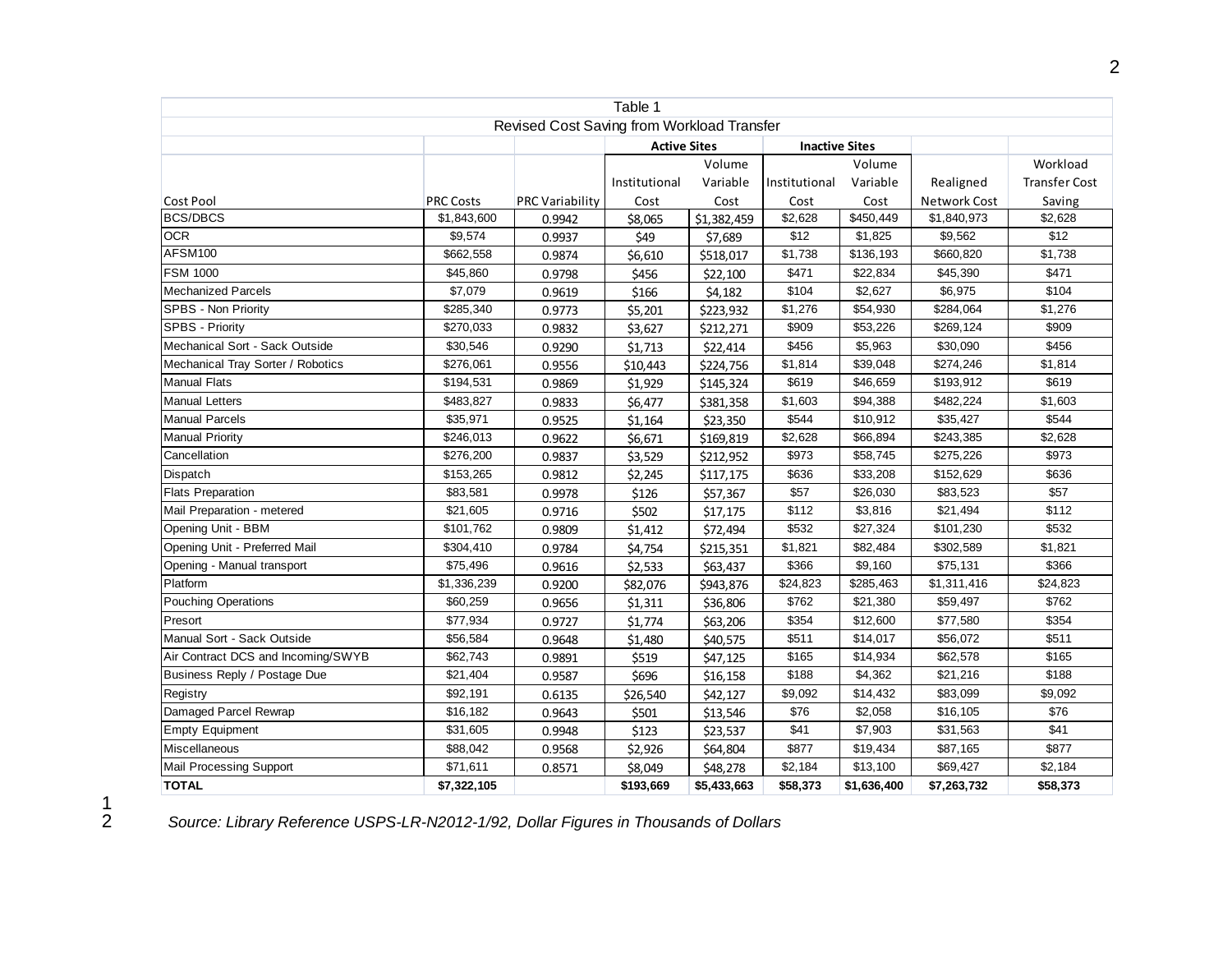# 1 **B. Plant Management Cost Change**

| $\overline{2}$ | Plant management cost savings arise when a plant is closed. A reduction                |
|----------------|----------------------------------------------------------------------------------------|
| 3              | in the number of plant closings will reduce the plant management cost savings.         |
| 4              | As explained in my direct testimony, plant management cost savings are found           |
| 5              | by identifying the plant management (LDC 80) hours at inactive sites. <sup>3</sup> The |
| 6              | revised plant management cost savings will be based upon the LDC80 hours for           |
| $\overline{7}$ | the revised set of inactive sites. The resulting cost savings are presented in         |
| 8              | Table 2.                                                                               |
|                |                                                                                        |

9

Table 2 Revised Plant Management Cost Savings

| LDC 80 Hours at Inactive Sites | 291,392      |  |  |  |
|--------------------------------|--------------|--|--|--|
| Wage                           | \$51.97      |  |  |  |
| <b>Cost Saving</b>             | \$15,143,542 |  |  |  |

10 *Source: Library Reference USPS-LR-N2012-1/92.* 

- 11
- 

# 12 **C. In-Plant Support Cost Change**

- 13 In his direct testimony, witness Neri identified the reduction in in-plant
- 14 support that was associated with the proposed network realignment.<sup>4</sup> In light of
- 15 the revised list of inactive facilities, witness Neri revisited his analysis and has

 $\frac{3}{10}$ . at 20.

<sup>&</sup>lt;sup>4</sup> See, "Direct Testimony Frank Neri on Behalf of the United States Postal Service," Docket No. N2012-1, USPS-T-4, at Section IX.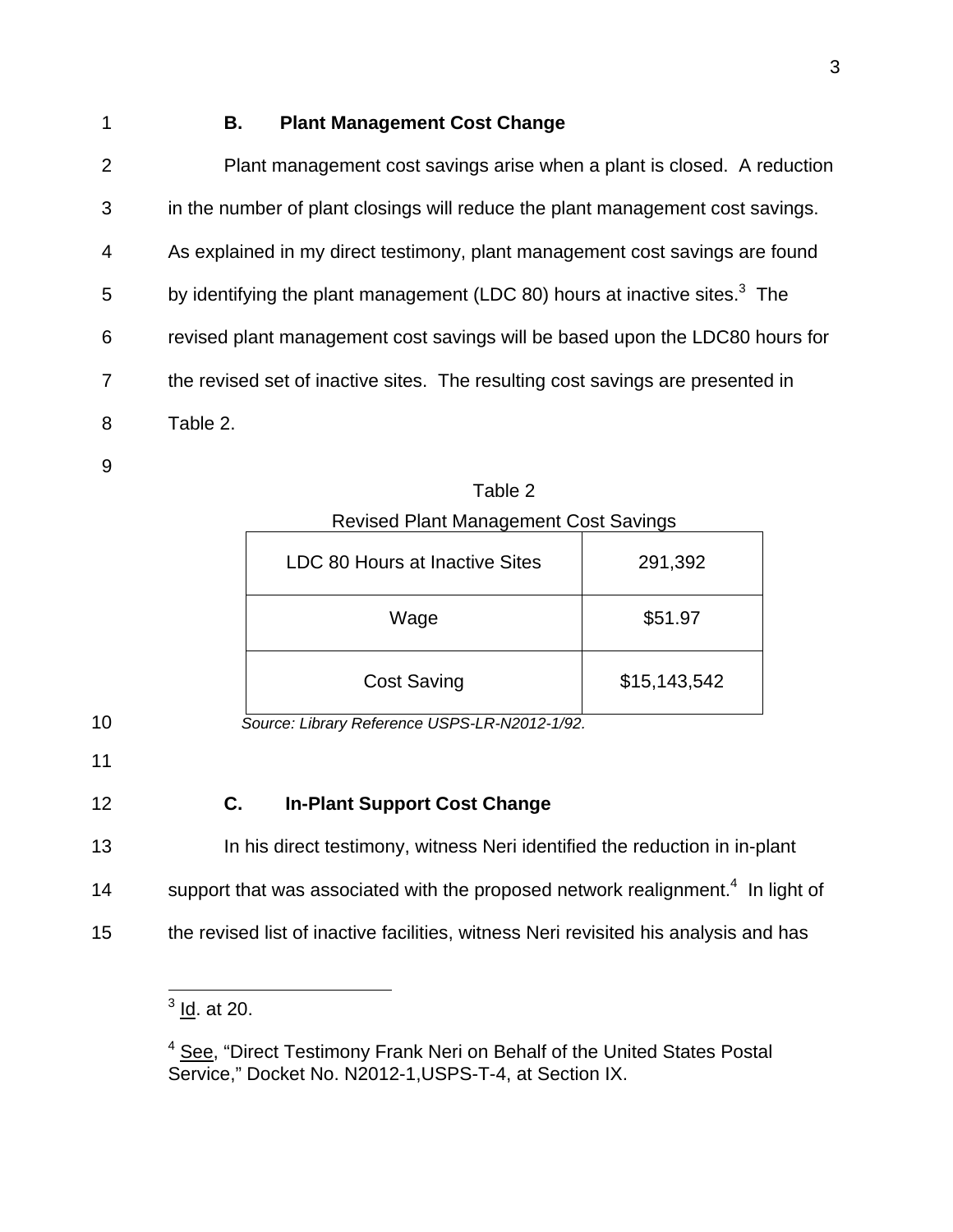determined a revised reduction in in-plant support hours.<sup>5</sup> That revised value is 2 21.5 percent, which is smaller than the previous value of 29.65 percent. This 3 means that the cost savings arising from a reduced need for in-plant support are 4 smaller in the revised network. The revised in-plant support cost savings are 5 presented in Table 3.

6

| Revised In-Plant Support Cost Savings              |              |  |
|----------------------------------------------------|--------------|--|
| In-Plant Support Hours in All<br><b>Facilities</b> | 3,387,698    |  |
| % Reduction in In-Plant<br>Support                 | 21.50%       |  |
| <b>Reduction in Hours</b>                          | 728,355      |  |
| Wage                                               | \$48.48      |  |
| <b>Reduction in Cost</b>                           | \$35,313,426 |  |

Table 3 Revised In-Plant Support Cost Savings

*Source: Library Reference USPS-LR-N2012-1/92.*

7

8

# 9 **D. Productivity Gain Cost Change**

10 Witness Neri has determined that because (1) he originally took a

11 conservative approach to estimating productivity gains associated with the

\_\_\_\_\_\_\_\_\_\_\_\_\_\_\_\_\_\_\_\_\_\_\_\_\_\_\_\_\_\_\_<br><sup>5</sup> <u>See,</u> "Supplemental Testimony of Frank Neri on Behalf of the United States Postal Service," Docket No. N2012-1,USPS-ST-5, at 1.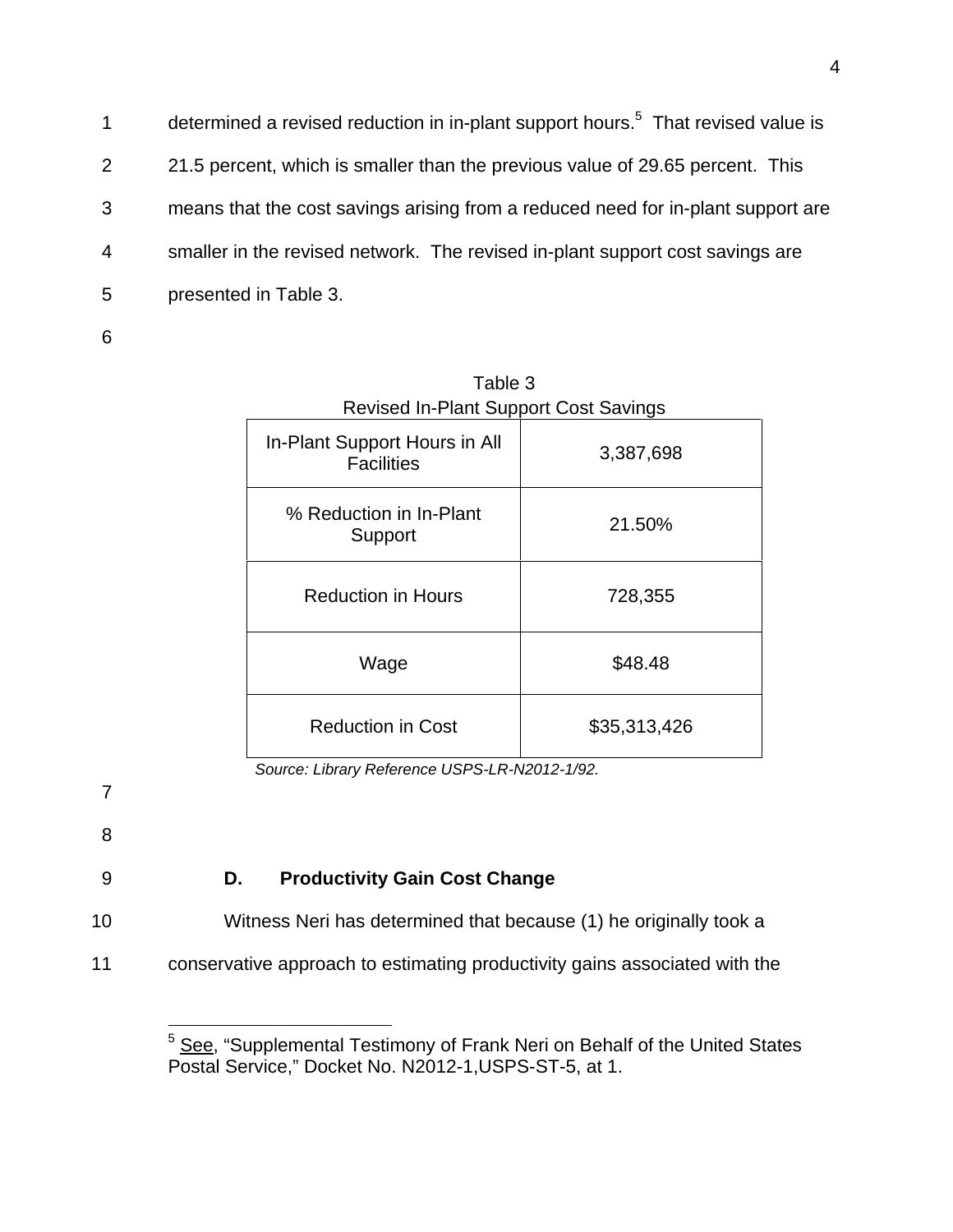1 proposed change in service standard and (2) most of the productivity gains flow 2 from operational changes, not consolidation, then even with a reduced number of 3 consolidated sites, his original productivity estimates are still applicable in the 4 revised network.<sup>6</sup> This means that the revised cost savings estimate will 5 continue to rely upon the same productivities I relied upon to calculate the cost 6 savings from productivity improvement in my direct testimony. However, the 7 base dollars to which those productivity gains are applied will change. Because 8 there are smaller gains from workload transfer in the revised network structure, 9 fewer hours are saved at inactive sites and more hours, and thus dollars, will be 10 required at active sites.

11 This means that the productivity gains estimated by witness Neri will be 12 multiplied by that higher number of base hours at active sites. Consequently, the 13 cost savings from productivity gains will be slightly higher in the revised realigned 14 network than they were in original realigned network. Table 4 presents the 15 revised cost savings from productivity.

 $\overline{a}$ 

<sup>6</sup> See, "Supplemental Testimony of Frank Neri on Behalf of the United States Postal Service," Docket No. N2012-1,USPS-ST-5, at 1.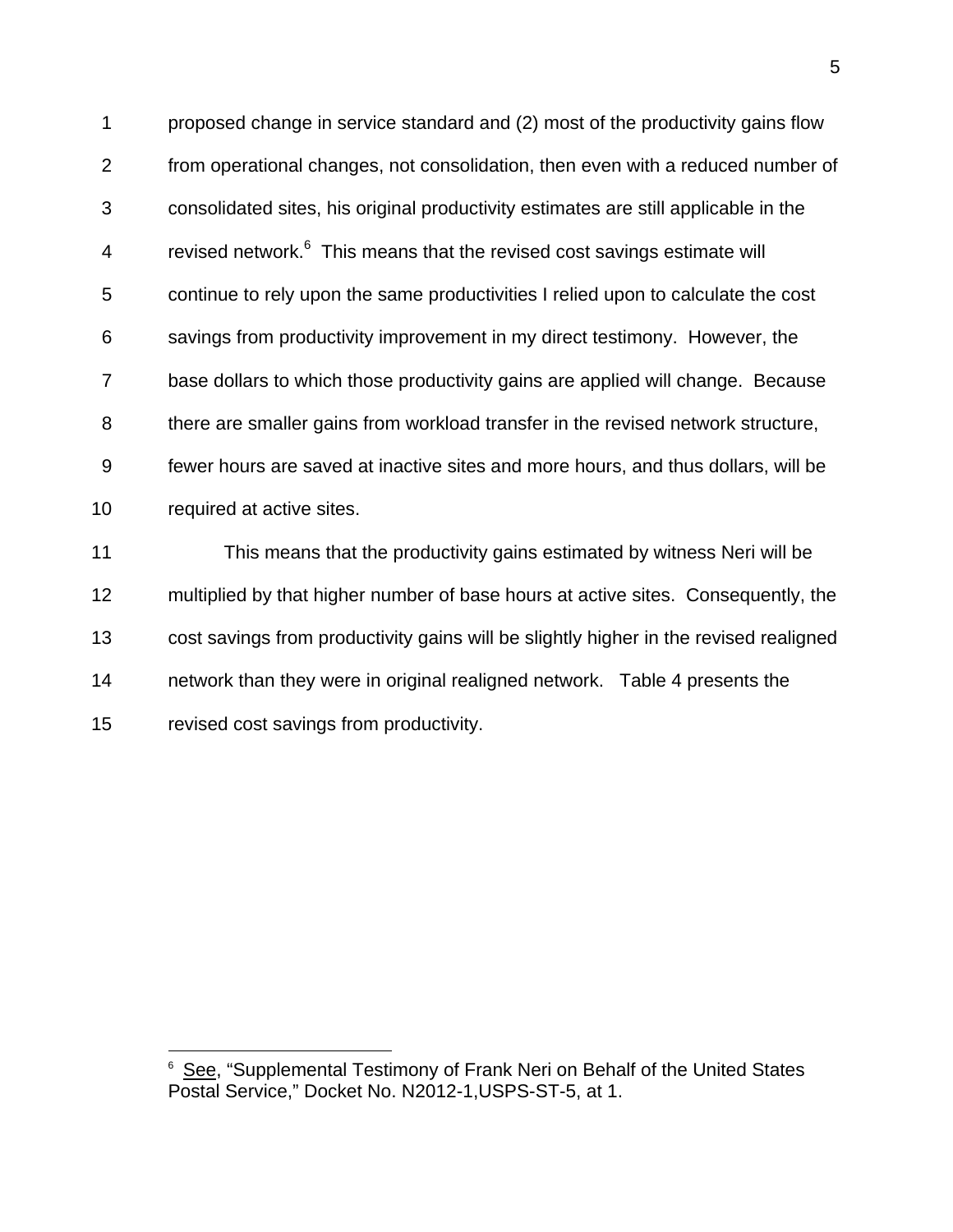|                                    |                                                                       | Table 4              |                                        |                      |
|------------------------------------|-----------------------------------------------------------------------|----------------------|----------------------------------------|----------------------|
|                                    | Revised Cost Changes by Operation Caused by Increases in Productivity |                      |                                        |                      |
|                                    | <b>Realigned Network</b><br>Cost Before                               | Productivity Induced | <b>Realigned Network</b><br>Cost After | Productivity Induced |
| <b>Cost Pool</b>                   | <b>Productivity Gain</b>                                              | Cost Saving %        | <b>Productivity Gain</b>               | Cost Saving          |
| <b>BCS/DBCS</b>                    | \$1,840,973                                                           | 18.0%                | \$1,508,994                            | \$331,979            |
| <b>OCR</b>                         | \$9,562                                                               | 18.0%                | \$7,838                                | \$1,724              |
| AFSM100                            | \$660,820                                                             | 13.0%                | \$574,626                              | \$86,194             |
| <b>FSM 1000</b>                    | \$45,390                                                              | 13.0%                | \$39,469                               | \$5,920              |
| <b>Mechanized Parcels</b>          | \$6,975                                                               | 7.4%                 | \$6,458                                | \$517                |
| SPBS - Non Priority                | \$284,064                                                             | 7.4%                 | \$263,022                              | \$21,042             |
| <b>SPBS - Priority</b>             | \$269,124                                                             | 7.4%                 | \$249,189                              | \$19,935             |
| Mechanical Sort - Sack Outside     | \$30,090                                                              | 13.0%                | \$26,166                               | \$3,925              |
| Mechanical Tray Sorter / Robotics  | \$274,246                                                             | 13.0%                | \$238,475                              | \$35,771             |
| <b>Manual Flats</b>                | \$193,912                                                             | 2.9%                 | \$188,264                              | \$5,648              |
| <b>Manual Letters</b>              | \$482,224                                                             | 2.9%                 | \$468,178                              | \$14,045             |
| <b>Manual Parcels</b>              | \$35,427                                                              | 2.9%                 | \$34,395                               | \$1,032              |
| <b>Manual Priority</b>             | \$243,385                                                             | 2.9%                 | \$236,296                              | \$7,089              |
| Cancellation                       | \$275,226                                                             | 13.0%                | \$239,327                              | \$35,899             |
| Dispatch                           | \$152,629                                                             | 16.7%                | \$127,191                              | \$25,438             |
| <b>Flats Preparation</b>           | \$83,523                                                              | 0.0%                 | \$83,523                               | \$0                  |
| Mail Preparation - metered         | \$21,494                                                              | 0.0%                 | \$21,494                               | $\sqrt{6}$           |
| Opening Unit - BBM                 | \$101,230                                                             | 13.0%                | \$88,026                               | \$13,204             |
| Opening Unit - Preferred Mail      | \$302,589                                                             | 13.0%                | \$263,121                              | \$39,468             |
| Opening - Manual transport         | \$75,131                                                              | 13.0%                | \$65,331                               | \$9,800              |
| Platform                           | \$1,311,416                                                           | 16.7%                | \$1,092,847                            | \$218,569            |
| <b>Pouching Operations</b>         | \$59,497                                                              | 20.0%                | \$47,598                               | \$11,899             |
| Presort                            | \$77,580                                                              | 20.0%                | \$62,064                               | \$15,516             |
| Manual Sort - Sack Outside         | \$56,072                                                              | 20.0%                | \$44,858                               | \$11,214             |
| Air Contract DCS and Incoming/SWYB | \$62,578                                                              | 0.0%                 | \$62,578                               | \$0                  |
| Business Reply / Postage Due       | \$21,216                                                              | 0.0%                 | \$21,216                               | \$0                  |
| Registry                           | \$83,099                                                              | 33.3%                | \$55,399                               | \$27,700             |
| Damaged Parcel Rewrap              | \$16,105                                                              | 0.0%                 | \$16,105                               | \$0                  |
| <b>Empty Equipment</b>             | \$31,563                                                              | 9.1%                 | \$28,694                               | \$2,869              |
| <b>Miscellaneous</b>               | \$87,165                                                              | 9.1%                 | \$79,241                               | \$7,924              |
| Mail Processing Support            | \$69,427                                                              | 20.0%                | \$55,541                               | \$13,885             |
| Total                              | \$7,263,732                                                           |                      | \$6,295,524                            | \$968,207            |

3

4

5

6

7

8

9

10

11

12

13

14

15

16 *Source: Library Reference USPS-LR-N2012-1/92. Dollar Figures in Thousands of Dollars*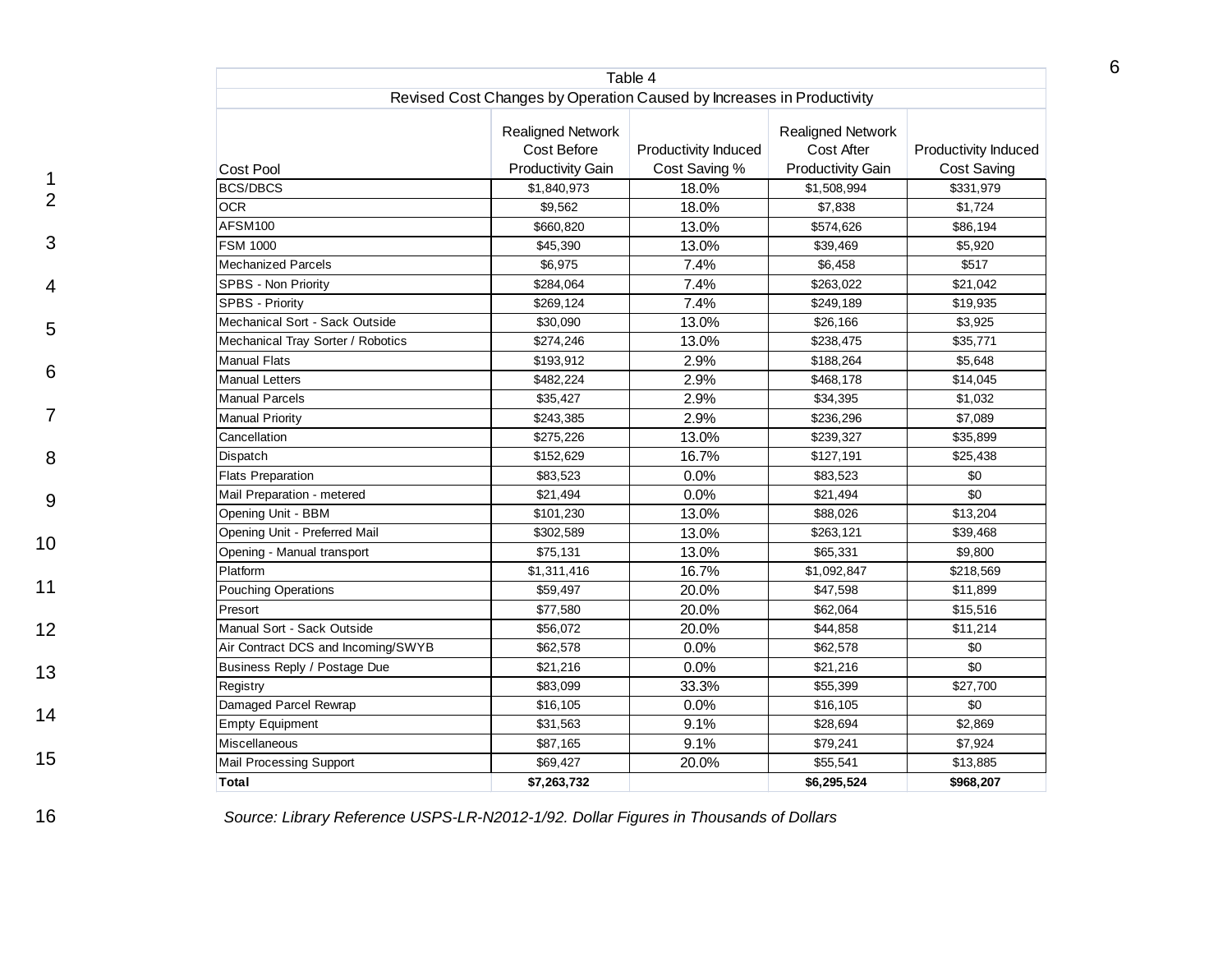# 1 **E. Supervisor Cost Change**

| $\overline{2}$ | The reduction in supervisor cost is dependent upon the reduction in direct                            |
|----------------|-------------------------------------------------------------------------------------------------------|
| 3              | labor hours. As explained in my direct testimony, the Postal Service maintains a                      |
| $\overline{4}$ | fixed ratio between supervisory hours and direct labor hours. <sup>7</sup> Thus, to the               |
| 5              | extent that the revision in network structure leads to a reduction in direct labor                    |
| 6              | cost savings, it will also lead to a reduction in supervisor cost savings.                            |
| $\overline{7}$ | Moreover, in my direct testimony, I presented empirical evidence                                      |
| 8              | supporting this approach. I presented the ratios of supervisory hours to direct                       |
| 9              | labor hours at both active and inactive facilities, showing that the ratios were                      |
| 10             | virtually identical. <sup>8</sup> I repeated that exercise for the revised list of facilities, and as |
| 11             | Table 5 shows, the ratios for the revised facility designations again correspond.                     |
| 12             |                                                                                                       |
|                |                                                                                                       |

13

# Table 5 Ratio of LDC 10 Hours to LDC 11-18 Hours

|    | <b>Type of Facility</b>                      | Ratio |
|----|----------------------------------------------|-------|
|    | <b>Revised Active Facilities</b>             | 6.34% |
|    | <b>Revised Inactive Facilities</b>           | 6.36% |
|    | <b>All Facilities</b>                        | 6.35% |
| 14 | Source: Library Reference USPS-LR-N2012-1/92 |       |

15

16

 $\overline{a}$ 

<sup>&</sup>lt;sup>7</sup> See "Direct Testimony Michael D. Bradley on Behalf of the United States Postal Service," Docket No. N2012-1,USPS-T-10, at 19.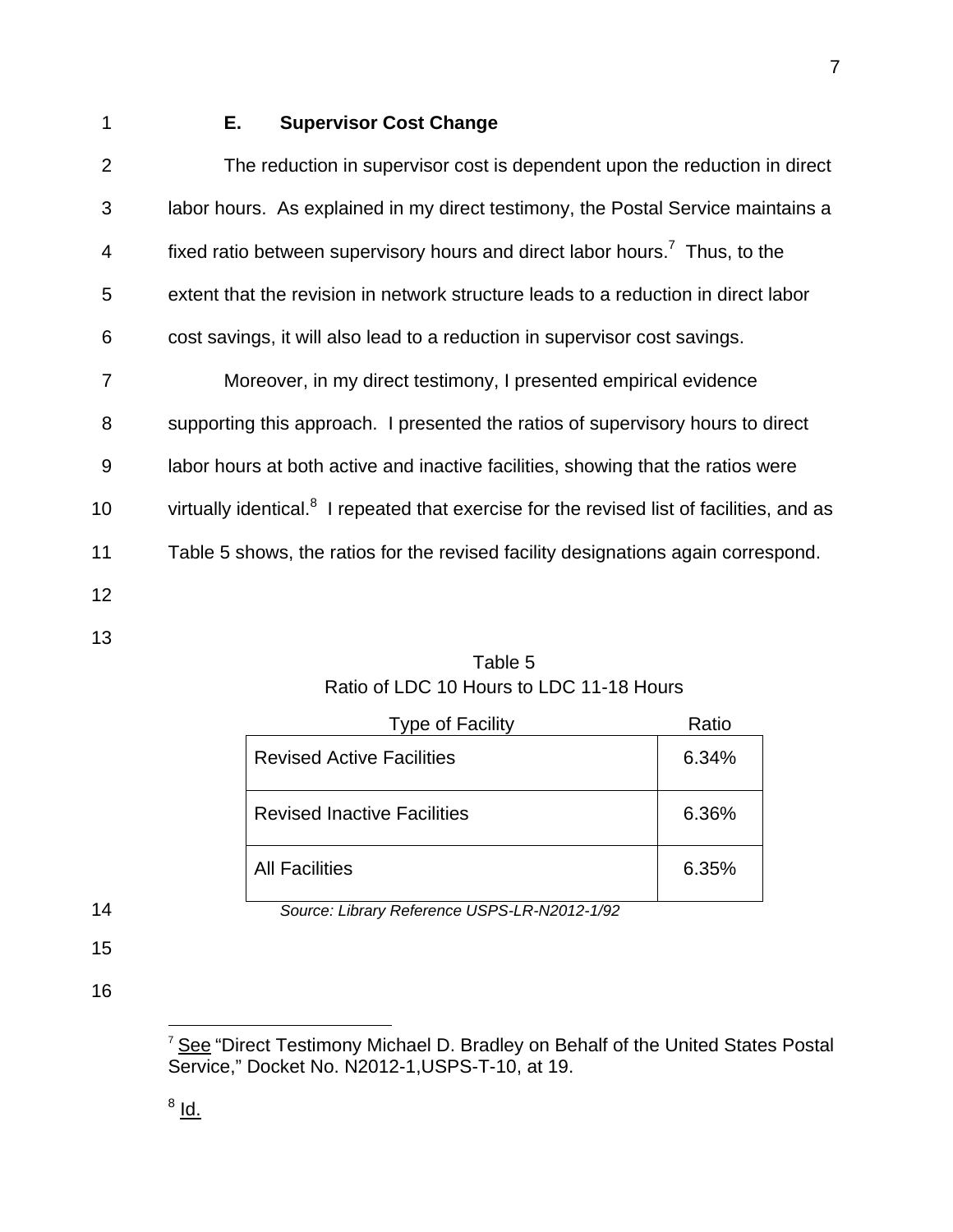- 1 The revised supervisor cost savings are presented in the next table.
- 2 Because the hours saved in LDCs 11-18 are reduced in the revised network, the
- 3 supervisor cost savings are also reduced in the revised network.

Table 6

#### Revised Supervisor Cost Savings In Thousands of Dollars

| Labor Cost Change in LDCs 11-18     | \$1,026,580 |
|-------------------------------------|-------------|
| <b>Supervisor Labor Cost Change</b> | \$65,145    |

 *Source: Library Reference USPS-LR-N2012-1/92* 

4

5

# 6 **F. Premium Pay Reduction Cost Change**

7 Premium pay cost savings arise in the realigned network because the 8 Postal Service will be able to reduce the percentage of hours that are subject to 9 the nighttime premium. Its ability to shift hours from nighttime to daytime is 10 associated with the new operating windows arising from the service standard 11 change and not from facility consolidation. Premium pay cost savings are thus 12 not directly related to the revision in the network structure. 13 However, as pointed out in my direct testimony, the change in the 14 proportion of hours subject to premium pay should be applied to the hours that 15 will be required in the realigned network. $9\text{ T}$  To the extent that a reduction in the 16 number of inactive facilities means that more hours will be needed in the

17 realigned network, the base hours to which the premium pay reduction is applied

8

 $\overline{a}$ <sup>9</sup> l<u>d</u>. at 23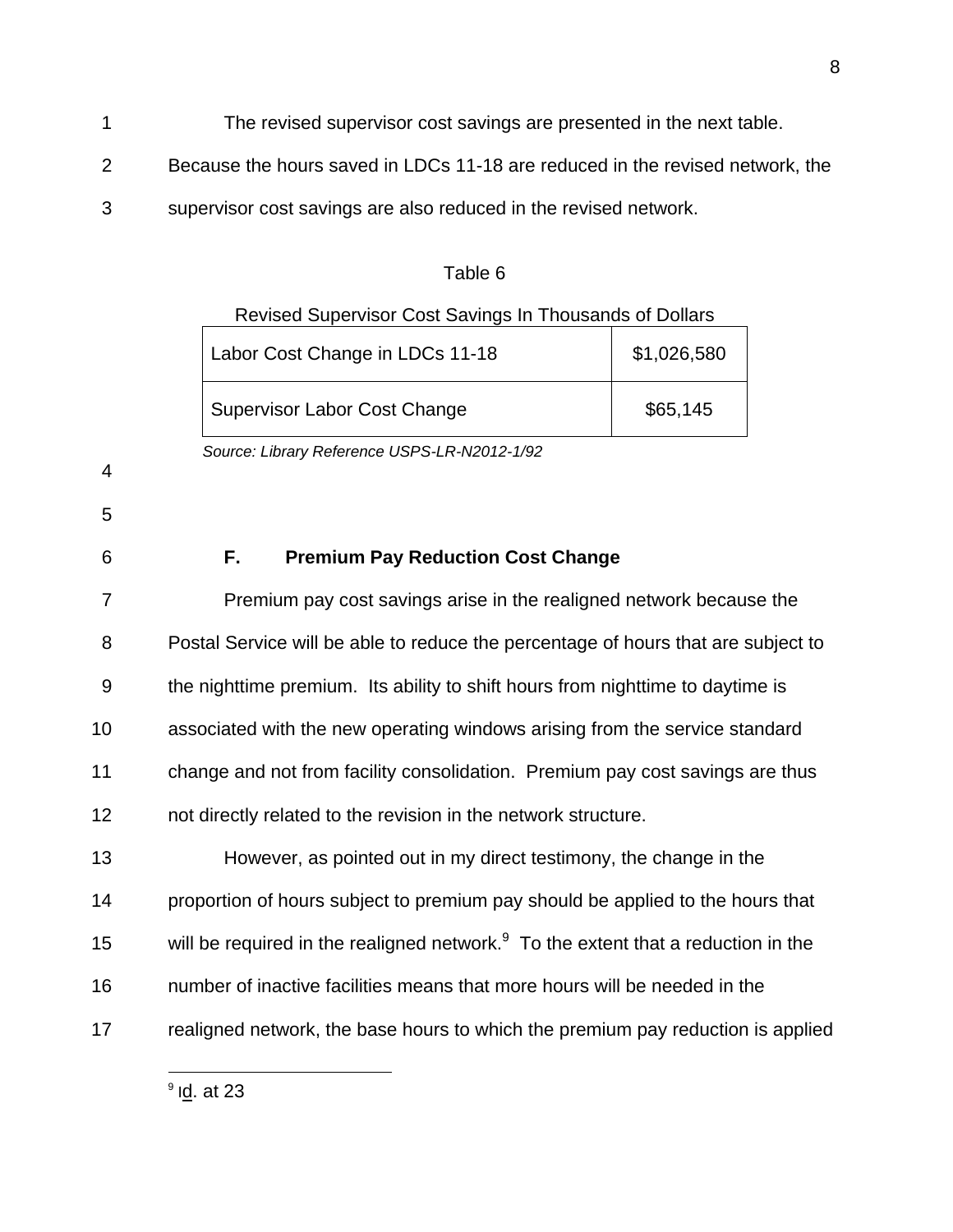- 1 will increase. This means that the premium pay cost savings will be slightly
- 2 larger in the revised network. The revised cost savings from premium pay
- 3 reduction are presented in Table 7.
- 4

#### Table 7

#### Revised Change in Premium Pay Due to the Change in Service Standard

| <b>LDC</b> | <b>Revised Projected</b><br><b>Hours By LDC Under</b><br>the New Service<br><b>Standard</b> | <b>Night</b><br><b>Differential</b><br>Cost at<br><b>Current</b><br><b>Proportion</b> | <b>Night</b><br><b>Differential</b><br><b>Cost at New</b><br><b>Proportion</b> | <b>Cost Saving</b> |
|------------|---------------------------------------------------------------------------------------------|---------------------------------------------------------------------------------------|--------------------------------------------------------------------------------|--------------------|
| 10         | 9,951,879                                                                                   | \$10,444,652                                                                          | \$6,339,821                                                                    | \$4,104,831        |
| 11         | 34,949,850                                                                                  | \$45,222,176                                                                          | \$25,724,681                                                                   | \$19,497,496       |
| 12         | 14,422,467                                                                                  | \$16,003,012                                                                          | \$10,486,645                                                                   | \$5,516,368        |
| 13         | 18,686,173                                                                                  | \$17,684,456                                                                          | \$8,277,920                                                                    | \$9,406,536        |
| 14         | 22,507,646                                                                                  | \$29,884,926                                                                          | \$16,501,156                                                                   | \$13,383,770       |
| 17         | 54,062,261                                                                                  | \$53,825,397                                                                          | \$34,094,931                                                                   | \$19,730,465       |
| 18         | 9,815,558                                                                                   | \$8,544,982                                                                           | \$8,190,556                                                                    | \$354,427          |
| Totals     | 164,395,834                                                                                 | \$181,609,601                                                                         | \$109,615,709                                                                  | \$71,993,892       |

*Source: Library Reference USPS-LR-N2012-1/92* 

5

6

#### 7 **G. Indirect Cost Change**

8 Indirect costs are calculated as a fixed percentage of direct costs. Thus, 9 to the degree that a revision in the network structure leads to lower cost savings 10 for direct labor costs, it will also lead to lower cost savings for indirect costs. The

11 revised indirect labor cost savings are \$136.3 million, which is less than the

12 indirect cost savings in the original realigned network.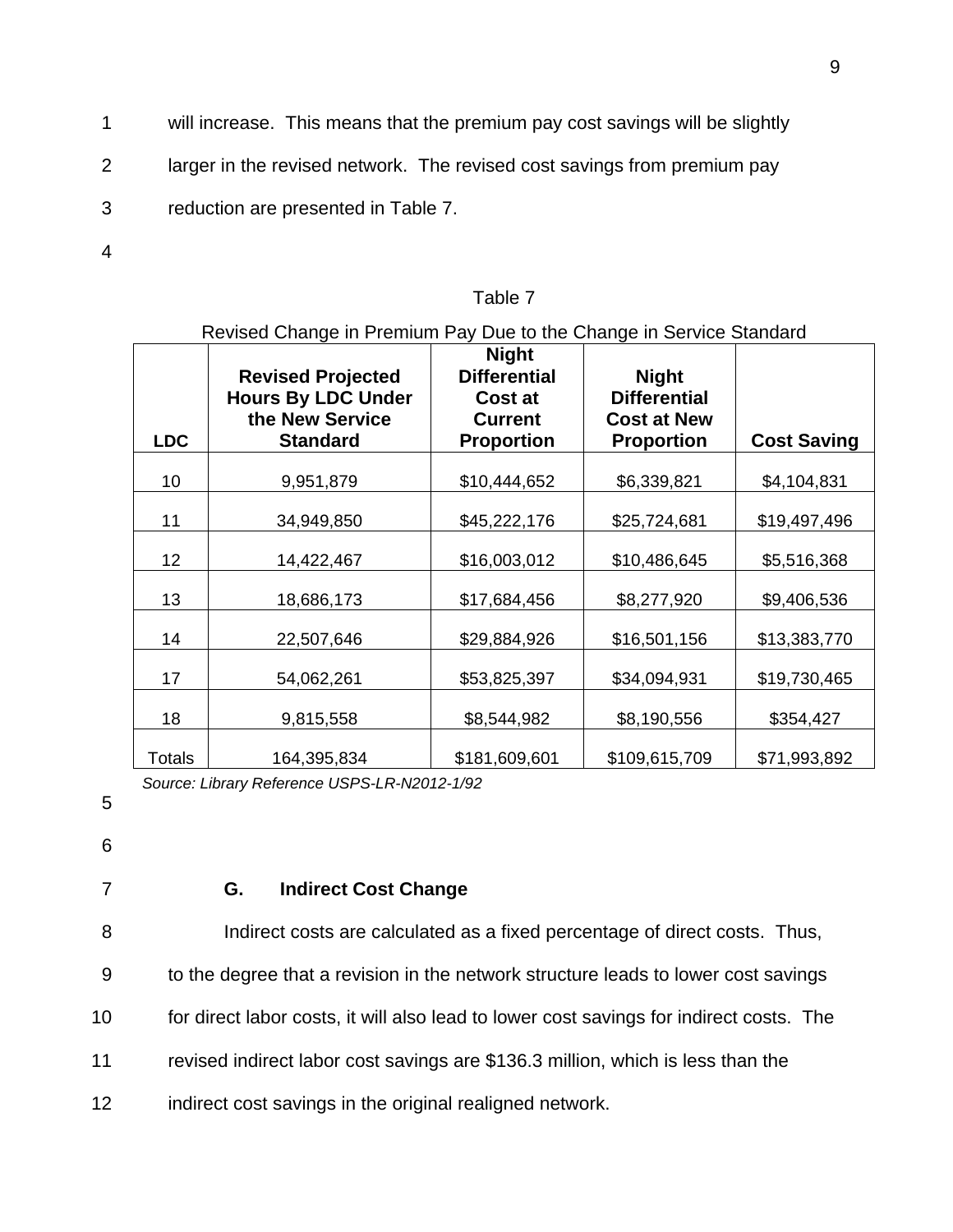$\overline{a}$ 

#### 2 **II. REVISION OF TRANSPORTATION COST CHANGES ARISING FROM**  3 **THE CHANGE IN SERVICE STANDARDS**  4

5 In my direct testimony in this docket, I described cost changes in four 6 areas of transportation: air transportation, plant-to-plant highway contract 7 transportation, plant-to-post office highway contract transportation, and Postal 8 Vehicle Service (PVS) transportation.<sup>10</sup> 9 The revised determination of which sites will be active and which sites will 10 be inactive in the realigned network generated revisions in three of these four 11 transportation cost areas. The change in facility designations had no impact on 12 the additional air transportation costs necessitated by the change in service 13 standards. In this part of my supplemental testimony, I describe and present the 14 revisions in highway transportation cost associated with the changes in facility 15 designation. 16 17 **A. Revision in Plant-to-Plant Highway Transportation Cost Saving** 18 Witness Martin originally estimated that, through better utilization, the 19 Postal Service will be able to reduce its required capacity in the plant-to-plant 20 portion of the network by 24.4 percent.<sup>11</sup> In her supplemental testimony, witness

<sup>&</sup>lt;sup>10</sup> See "Direct Testimony Michael D. Bradley on Behalf of the United States Postal Service," Docket No. N2012-1,USPS-T-10, at Section III.

<sup>&</sup>lt;sup>11</sup> See "Direct Testimony Cheryl D. Martin on Behalf of the United States Postal Service," Docket No. N2012-1,USPS-T-6, at Section III.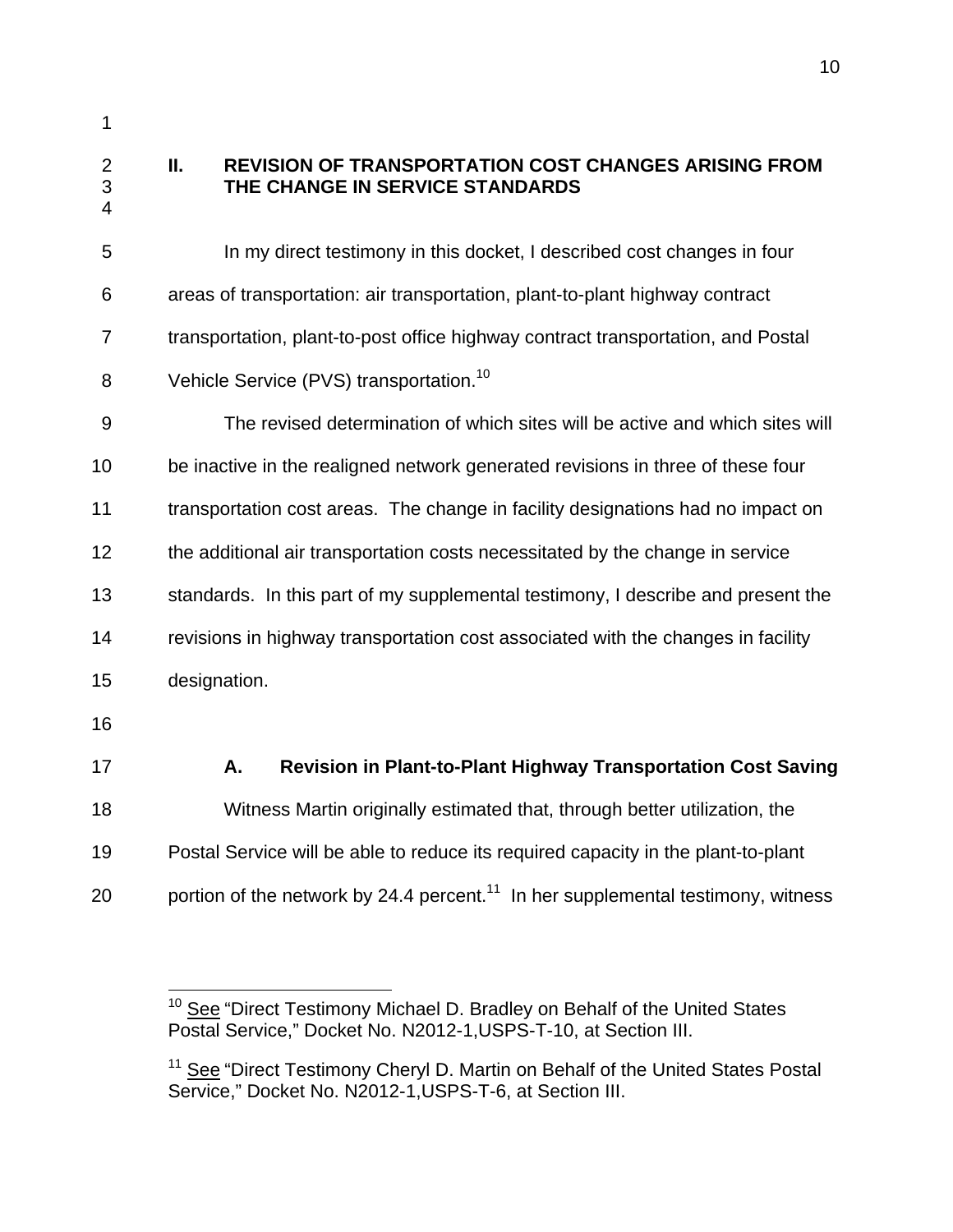1 Martin now indicates that her estimate of the reduction in transportation capacity 2 is  $12.8\%$ .<sup>12</sup>

3 Table 8 contains the revised cost savings in the plant-to-plant portion of 4 highway contract transportation. As witness Martin estimates a smaller reduction 5 in capacity in the revised network, the plant-to-plant highway transportation cost 6 savings are also smaller. 7

# 8

## Table 8

# Revised Cost Savings in Plant-to-Plant Portion of HCR Transportation

| <b>Contract Type</b>  | <b>FY10 Accrued</b><br>Cost | <b>Capacity</b><br><b>Reduction</b> | <b>Capacity</b><br>Variability | <b>Savings</b> |
|-----------------------|-----------------------------|-------------------------------------|--------------------------------|----------------|
| <b>INTER AREA</b>     | \$574,497,637               | 12.8%                               | 91.3%                          | \$67,307,607   |
| <b>INTER CLUSTER</b>  | \$187,231,606               | 12.8%                               | 90.4%                          | \$21,719,645   |
| <b>INTER P&amp;DC</b> | \$103,481,909               | 12.8%                               | 84.1%                          | \$11,167,747   |
| <b>TOTAL</b>          | \$865,211,153               |                                     |                                | \$100,194,999  |

9 *Source: Library Reference USPS-LR-N2012-1/93* 

10

11

12

15

 $\overline{a}$ 

## 13 **B. Revision in Cost Changes in the Plant-to-Post Office Highway**  14 **Network**

- 16 As explained in my direct testimony, there are two potential cost changes
- 17 in the plant-to-post office network, a change in the amount of capacity required to

<sup>&</sup>lt;sup>12</sup> See "Supplemental Testimony Cheryl D. Martin on Behalf of the United States Postal Service," Docket No. N2012-1,USPS-ST-2, at 4.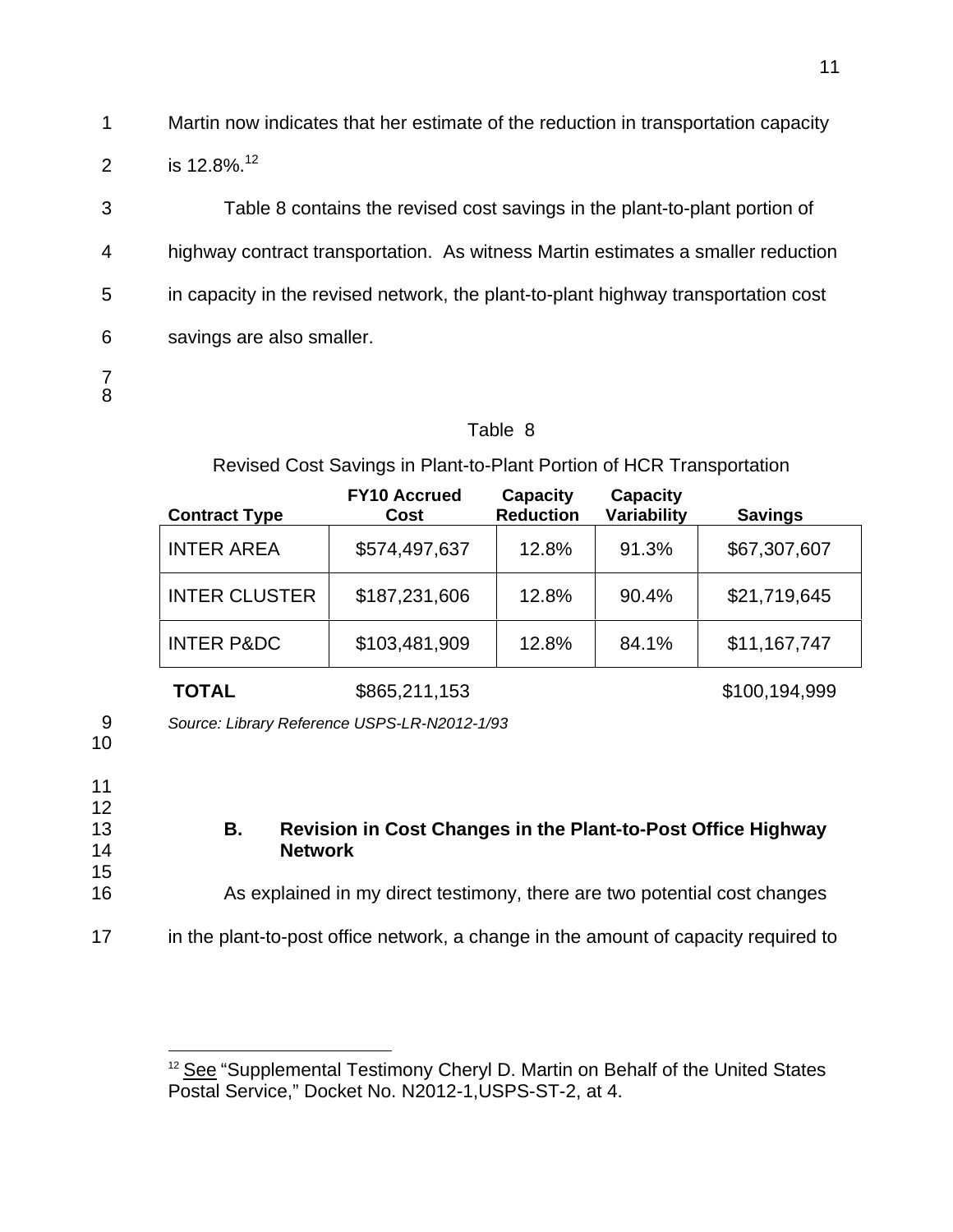1 transport the mail and a conversion of Postal Vehicle Service sites to highway 2 contract sites.<sup>13</sup>

| 3              | Previously, the Postal Service has identified 40 PVS sites that were to                     |
|----------------|---------------------------------------------------------------------------------------------|
| 4              | close when their associated P&DC were closed and indicated that transportation              |
| 5              | responsibility will be transferred to Highway Contract Routes (HCR) instead of              |
| 6              | other PVS transportation. <sup>14</sup> Now, in the revised network, the Postal Service has |
| $\overline{7}$ | determined that it plans to close 32 PVS sites. <sup>15</sup>                               |
| 8              | The following table presents the labor cost that would be saved by closing                  |
| $9\,$          | the 32 PVS sites. These cost savings were calculated using the same                         |
| 10             | methodology presented and explained in my direct testimony. The table shows                 |
| 11             | that the additional HCR costs will be \$37.8 million, leading to a cost saving of           |
| 12             | \$60.3 million.                                                                             |
| 13             |                                                                                             |
| 14             |                                                                                             |
| 15             |                                                                                             |
| 16             |                                                                                             |
| 17             |                                                                                             |
| 18             |                                                                                             |

 $\overline{a}$ 

12

<sup>&</sup>lt;sup>13</sup> See "Direct Testimony Michael D. Bradley on Behalf of the United States Postal Service," Docket No. N2012-1,USPS-T-10, at 33.

<sup>&</sup>lt;sup>14</sup> See, "Direct Testimony Cheryl D. Martin on Behalf of the United States Postal Service," Docket No. N2012-1, USPS-T-6, at Section II B.

<sup>&</sup>lt;sup>15</sup> See "Supplemental Testimony Cheryl D. Martin on Behalf of the United States Postal Service," Docket No. N2012-1, USPS-ST-2, at 5.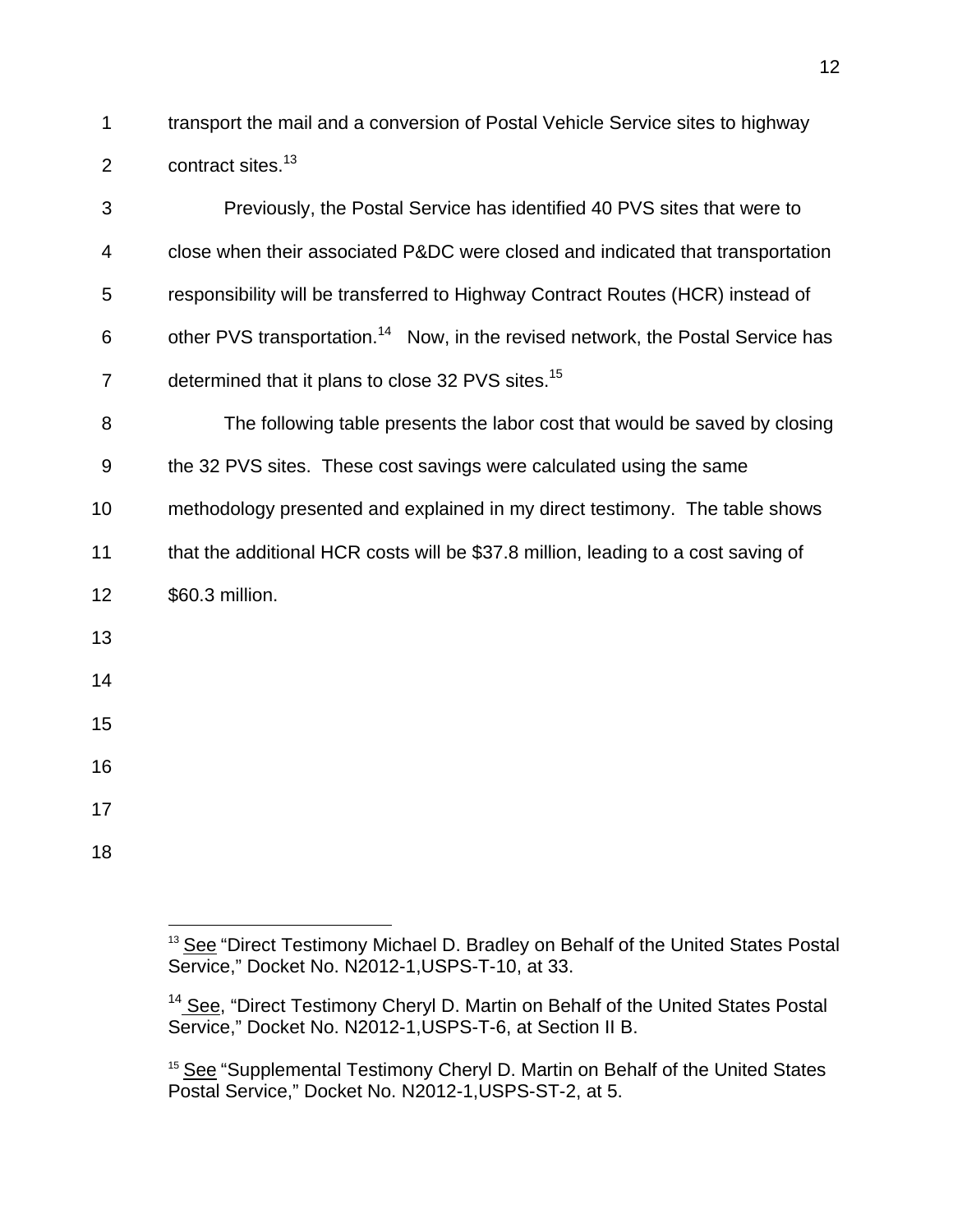| able |  |  |
|------|--|--|
|      |  |  |

## Calculating the Cost Savings from Converting 32 PVS Sites to HCR Transportation

| <b>Total Labor Costs Saved</b>   | \$85,248,919 |
|----------------------------------|--------------|
| <b>Total Vehicle Costs Saved</b> | \$12,792,448 |
| <b>Total Miles</b>               | 18,439,757   |
| <b>HCR Cost Per Mile</b>         | \$2.05       |
| <b>Additional HCR Cost</b>       | \$37,770,602 |
| <b>Net Cost Savings</b>          | \$60,270,766 |

1 *Source: Library Reference USPS-LR-N2012-1/93* 

2

 $\overline{a}$ 

3 As before, the Postal Service also anticipates that the change in service

4 standards will impact the plant-to-post office portion of its HCR network.

5 Previously, witness Martin estimated that there would be a 13.7 percent

6 reduction in capacity in the plant-to-post office portion of the network.<sup>16</sup> She

7 presents a revised estimated percentage reduction in her supplemental

- 8 testimony. That revised estimate is 3.18%.<sup>17</sup>
- 9 As before, the baseline for calculating plant-to-post office cost savings
- 10 includes both the FY 2010 costs for Intra-P&DC transportation and the (revised)

<sup>17</sup> See "Supplemental Testimony Cheryl D. Martin on Behalf of the United States Postal Service," Docket No. N2012-1,USPS-ST-2, at 5.

<sup>&</sup>lt;sup>16</sup> See, "Direct Testimony Cheryl D. Martin on Behalf of the United States Postal Service," Docket No. N2012-1,USPS-T-6, at Section II B.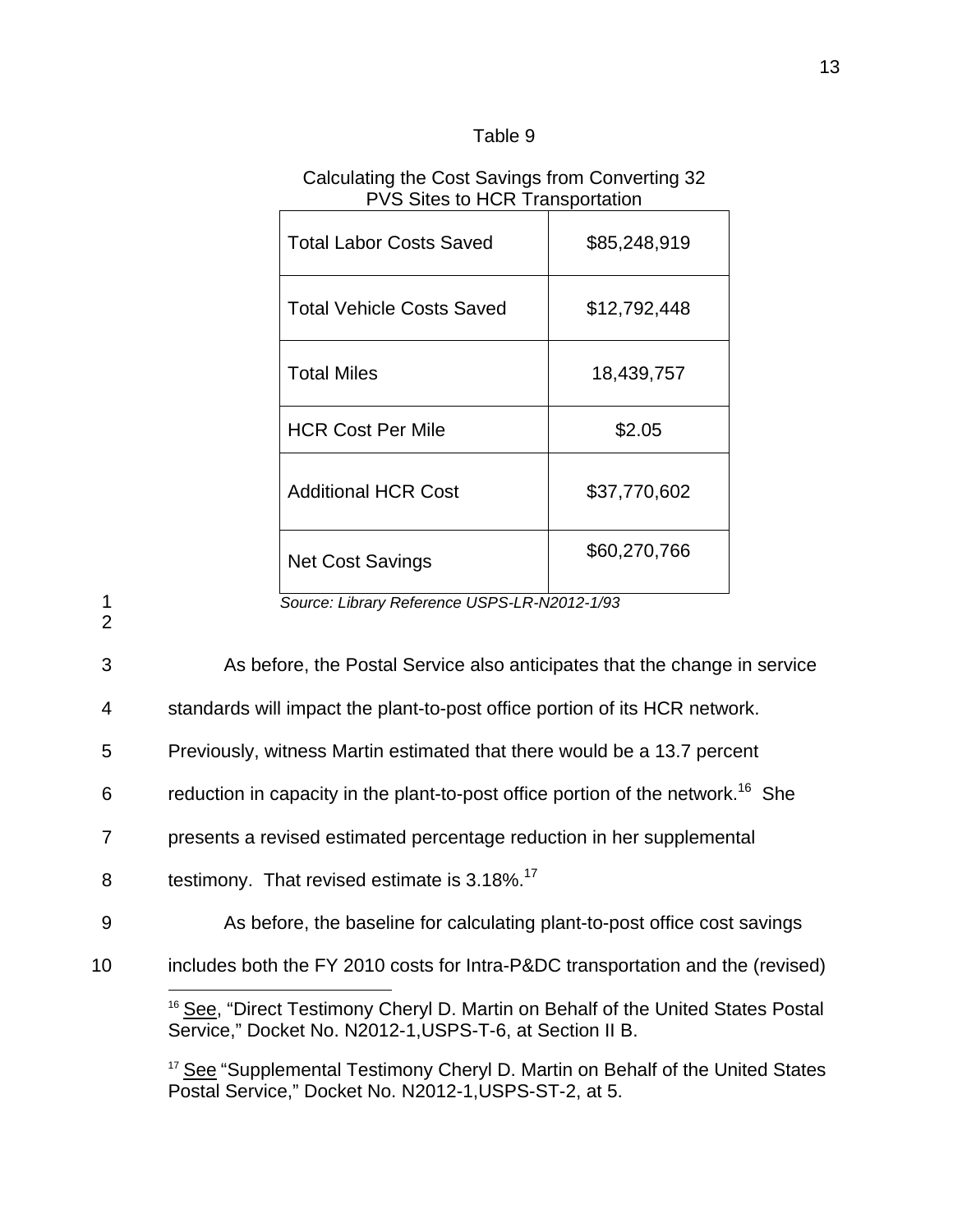- 1 additional HCR cost created by the conversion of PVS sites to HCR
- 2 transportation. The cost savings in this part of the transportation network are
- 3 presented in Table 10. As with the plant-to-plant portion of highway
- 4 transportation, there are smaller plant-to-post office cost savings in the revised
- 5 network.

Table 10

Calculating Cost Savings in the Plant-to-Post Office Portion of the HCR Network

| <b>Baseline Cost</b>        | \$1,029,551,632 |
|-----------------------------|-----------------|
| <b>Capacity Reduction</b>   | 3.2%            |
| <b>Capacity Variability</b> | 70.2%           |
| Savings                     | \$22,989,962    |

7 *Source: Library Reference USPS-LR-N2012-1/93*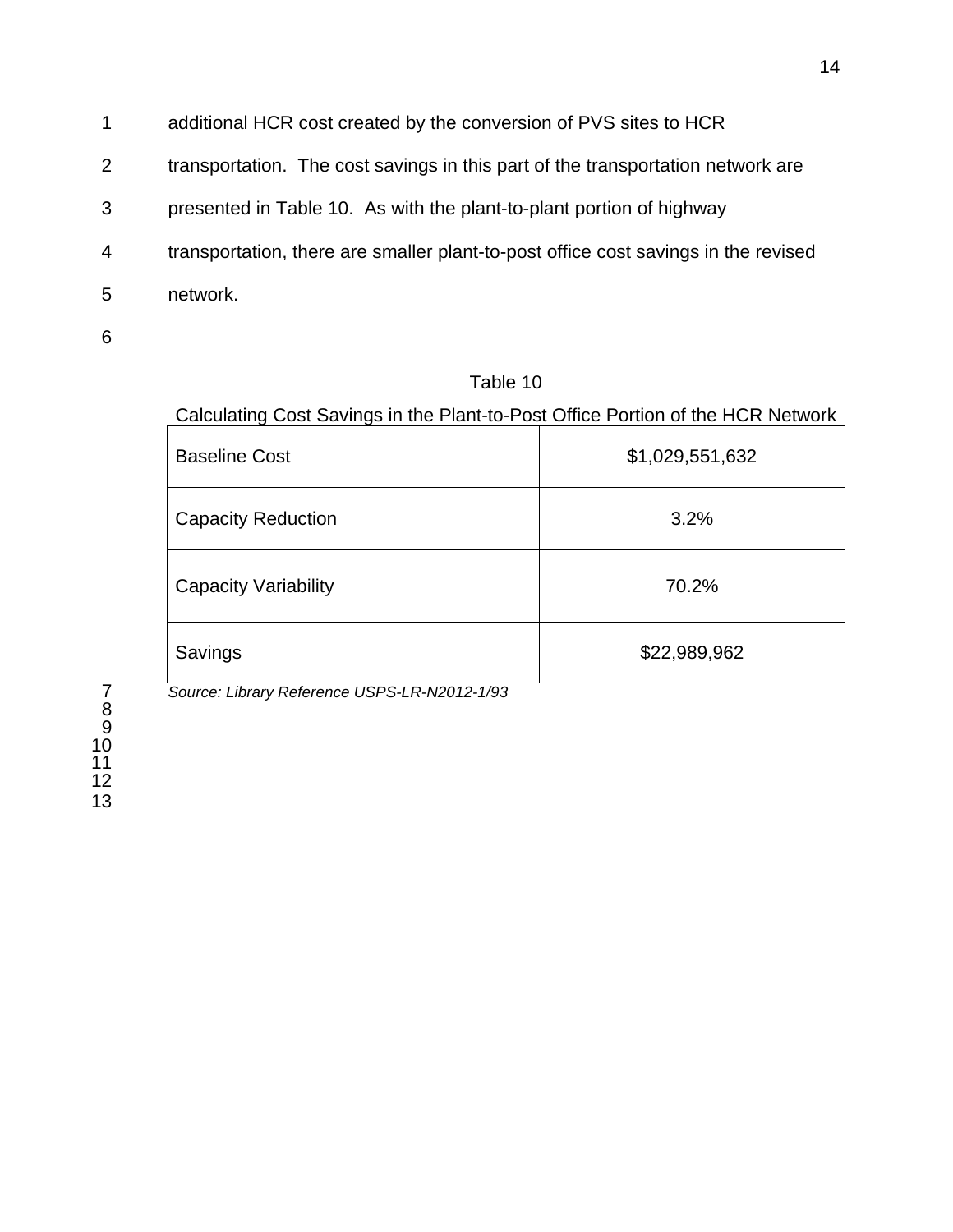$\frac{1}{2}$ 

# **III.** THE REVISED OVERALL CHANGE IN COST

| 3              | This section of my testimony presents the revised estimate of gross cost      |
|----------------|-------------------------------------------------------------------------------|
| $\overline{4}$ | savings flowing from the service standard change.                             |
| 5              | The revised cost changes occur in five areas, mail processing labor cost      |
| 6              | changes, transportation cost changes, facility related cost changes, mail     |
| 7              | processing equipment cost changes, and workload reduction cost changes.       |
| 8              | The revised cost changes for the first two areas are presented and            |
| 9              | explained in this testimony; the revised cost changes for the last three are  |
| 10             | presented in the testimony of Witness Smith, USPS-ST-3. Table 11 presents the |
| 11             | cost savings for each of these five areas along with the total cost savings.  |